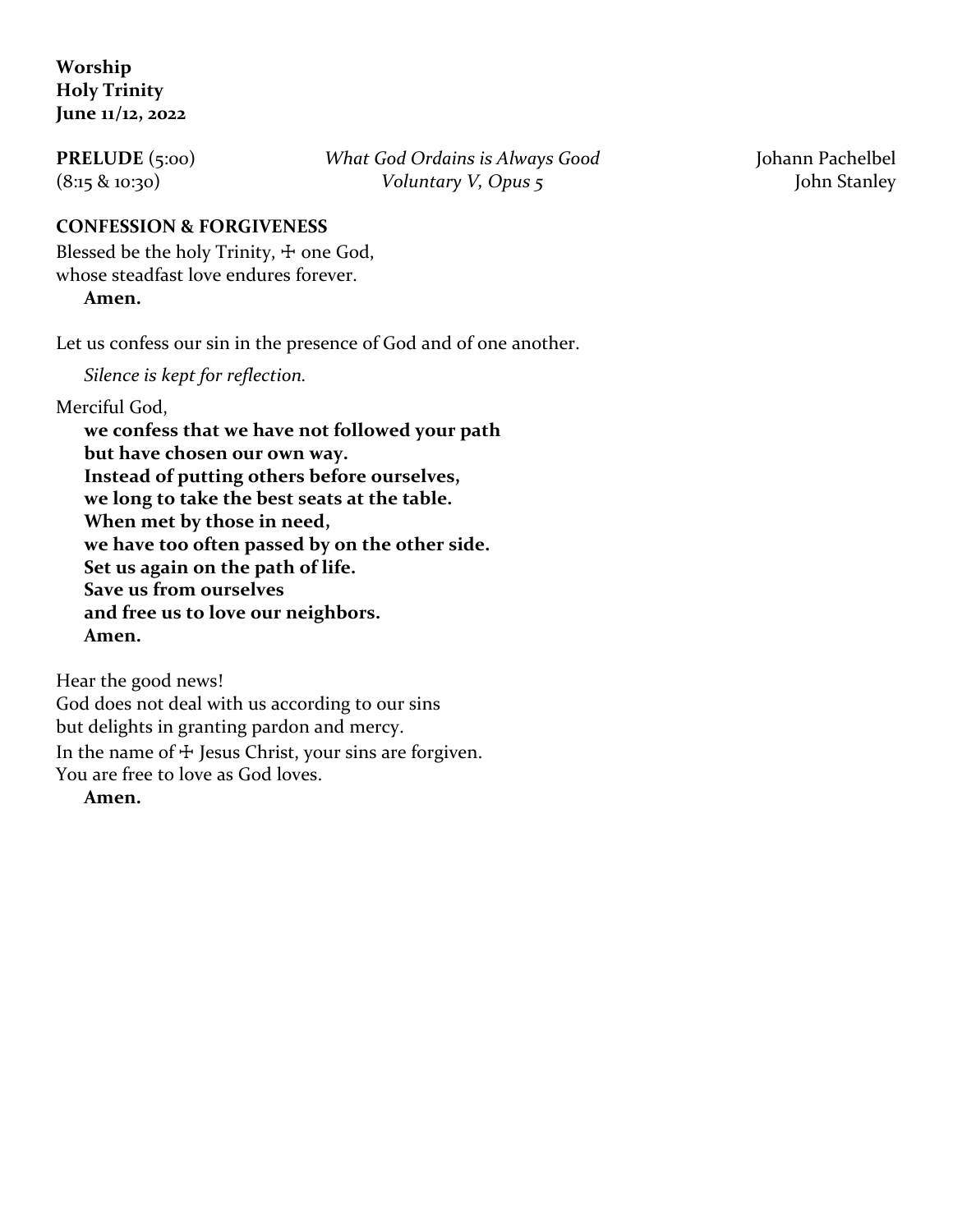

#### **APOSTOLIC GREETING**

The grace of our Lord Jesus Christ, the love of God, and the communion of the Holy Spirit be with all! **And also with you. CANTICLE OF PRAISE** *Glory to God* ELW pg. 121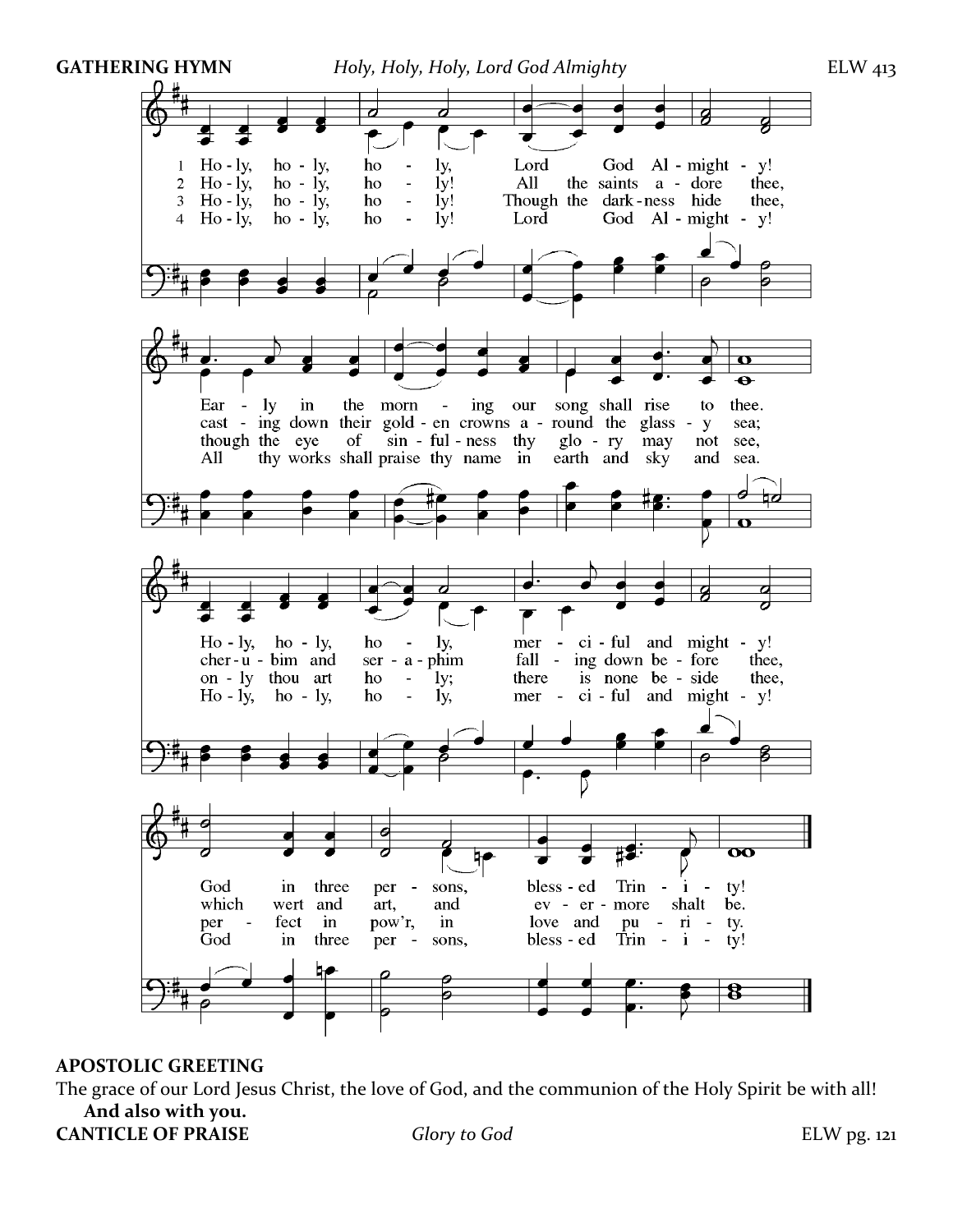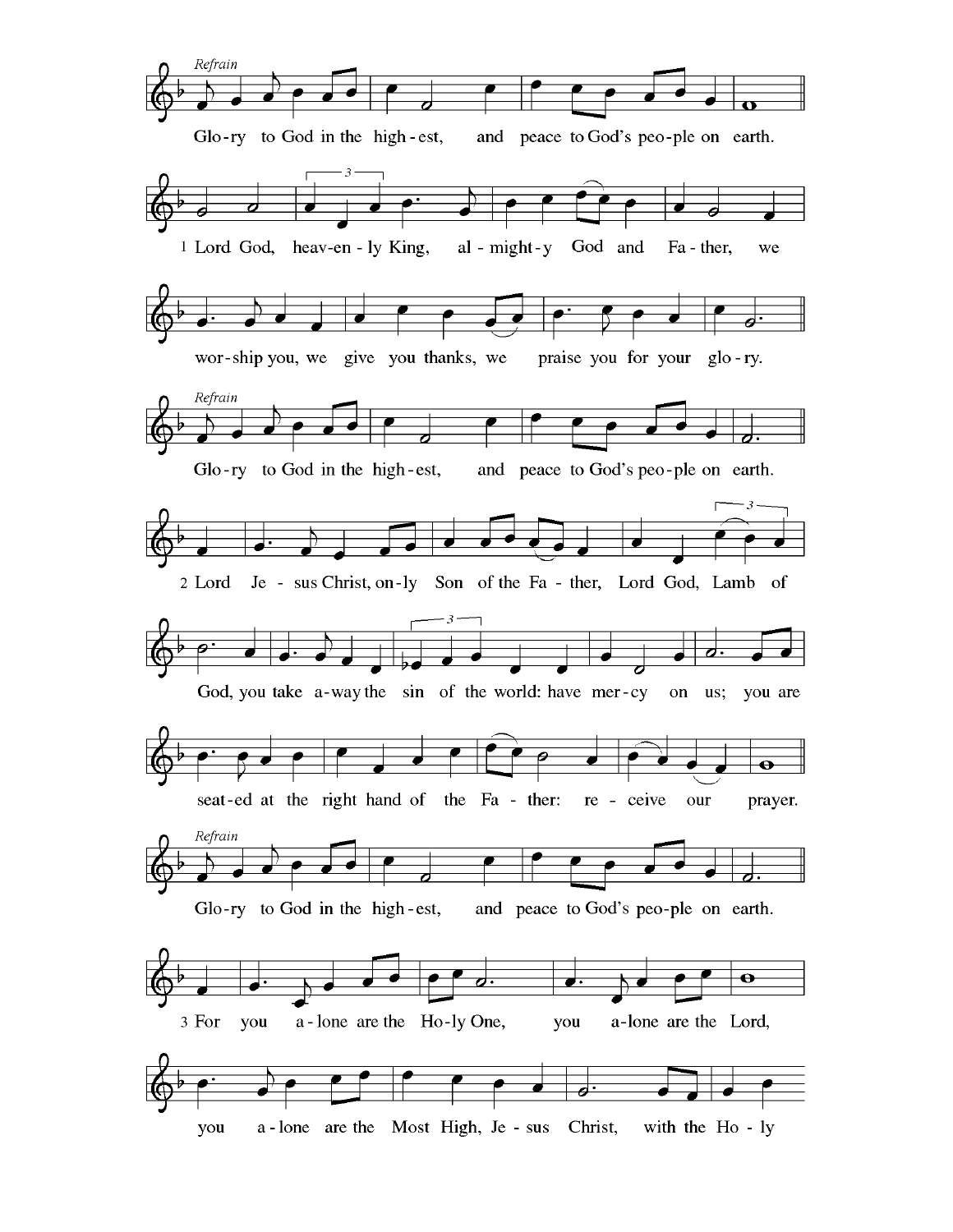

#### **PRAYER OF THE DAY**

Almighty Creator and ever-living God: we worship your glory, eternal Three-in-One, and we praise your power, majestic One-in-Three.

Keep us steadfast in this faith, defend us in all adversity, and bring us at last into your presence, where you live in endless joy and love, Father, Son, and Holy Spirit, one God, now and forever.

**Amen.**

#### **MUSICAL OFFERING**

#### **FIRST READING** Proverbs 8:1-4, 22-31

<sup>1</sup>Does not wisdom call, and does not understanding raise her voice? <sup>2</sup>On the heights, beside the way, at the crossroads she takes her stand; <sup>3</sup>beside the gates in front of the town, at the entrance of the portals she cries out: 4 "To you, O people, I call, and my cry is to all that live. <sup>22</sup>The Lord created me at the beginning of his work, the first of his acts of long ago. <sup>23</sup>Ages ago I was set up, at the first, before the beginning of the earth. <sup>24</sup>When there were no depths I was brought forth, when there were no springs abounding with water.

<sup>25</sup>Before the mountains had been shaped,

(8:15 & 10:30) *Mothering God* Tom Trenney Anne Marie Vassalotti, vocalist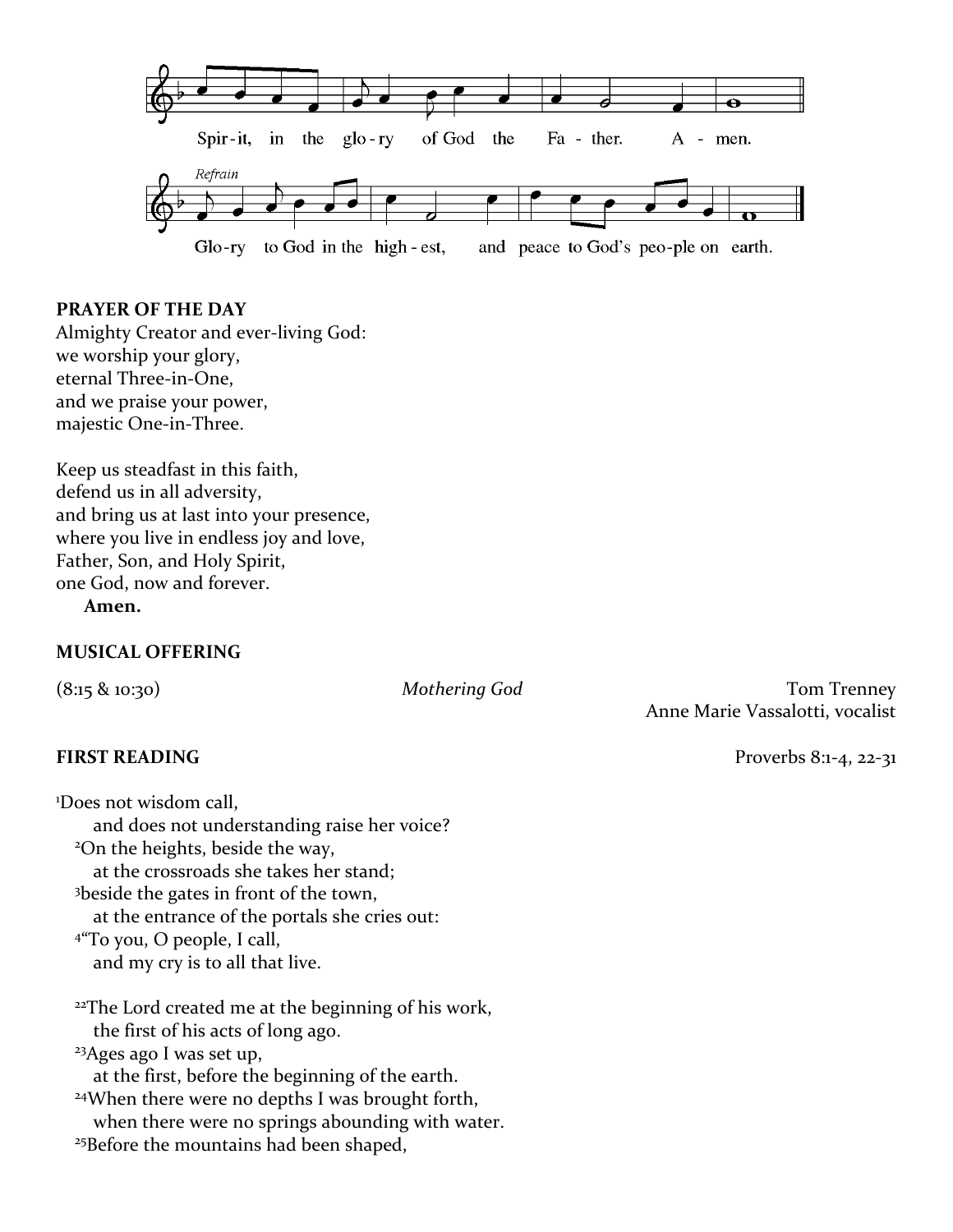before the hills, I was brought forth— <sup>26</sup>when he had not yet made earth and fields, or the world's first bits of soil. <sup>27</sup>When he established the heavens, I was there, when he drew a circle on the face of the deep, <sup>28</sup>when he made firm the skies above, when he established the fountains of the deep, <sup>29</sup>when he assigned to the sea its limit, so that the waters might not transgress his command, when he marked out the foundations of the earth, <sup>30</sup>then I was beside him, like a master worker; and I was daily his delight, rejoicing before him always, <sup>31</sup>rejoicing in his inhabited world and delighting in the human race."

The word of the Lord. **Thanks be to God.**

#### **SECOND READING** Romans 5:1-5

<sup>1</sup>Therefore, since we are justified by faith, we have peace with God through our Lord Jesus Christ, <sup>2</sup>through whom we have obtained access to this grace in which we stand; and we boast in our hope of sharing the glory of God. <sup>3</sup>And not only that, but we also boast in our sufferings, knowing that suffering produces endurance, 4and endurance produces character, and character produces hope, 5and hope does not disappoint us, because God's love has been poured into our hearts through the Holy Spirit that has been given to us.

The word of the Lord.





 Holy, holy, **<sup>|</sup>** Lord of hosts;\* God's glory fills **|** the whole earth. holy is the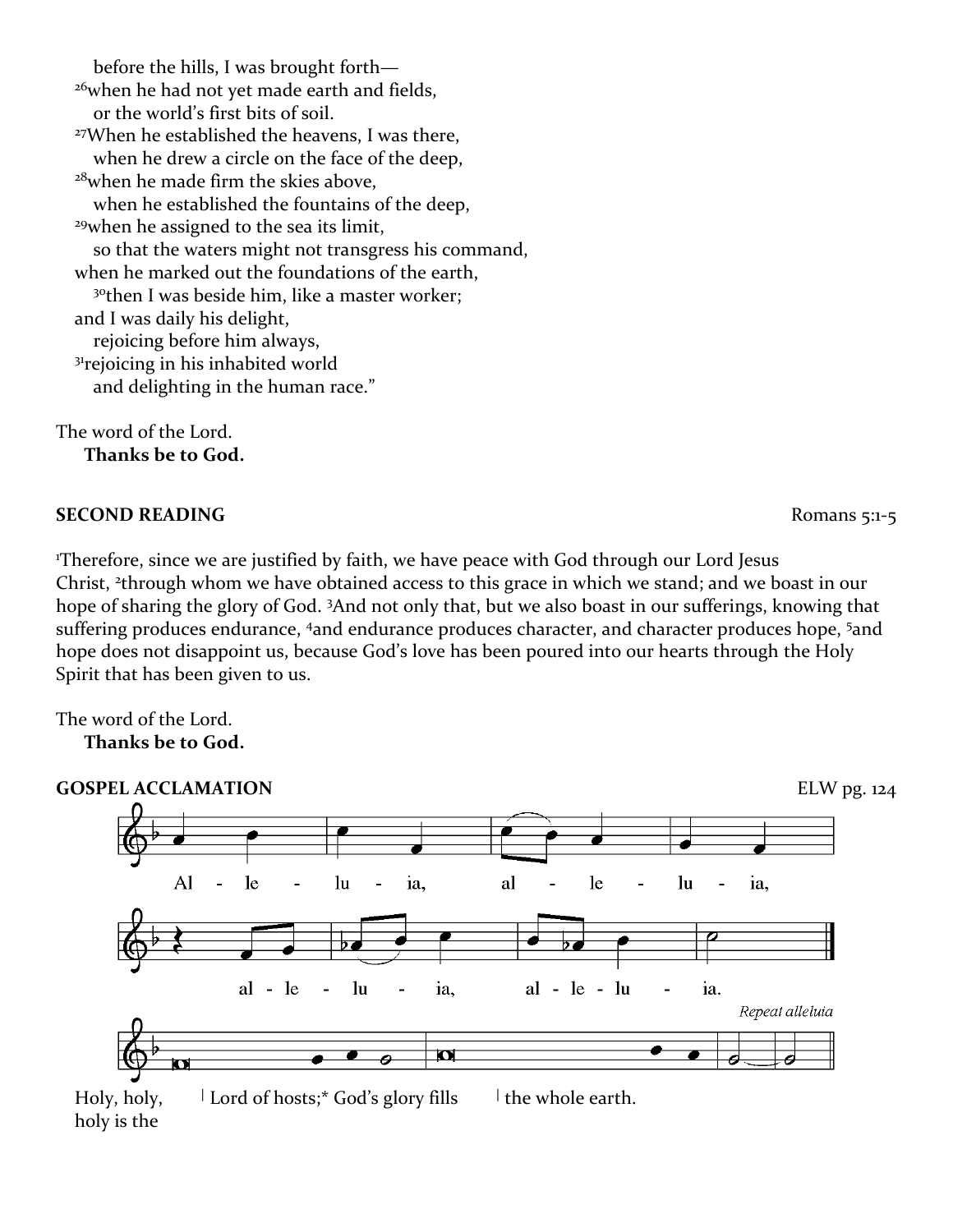## **GOSPEL** John 16:12-15 The holy gospel according to John. **Glory to you, O Lord.**

[Jesus said,] <sup>12</sup>"I still have many things to say to you, but you cannot bear them now. <sup>13</sup>When the Spirit of truth comes, he will guide you into all the truth; for he will not speak on his own, but will speak whatever he hears, and he will declare to you the things that are to come. <sup>14</sup>He will glorify me, because he will take what is mine and declare it to you. <sup>15</sup>All that the Father has is mine. For this reason I said that he will take what is mine and declare it to you."

The gospel of the Lord.

**Praise to you, O Christ.**

**HYMN OF THE DAY** *The Play of the Godhead ACS 946* 1 The play of the God-head, the Trin  $-i$  - ty's dance, em - brac-es the 2 The warm mists of sum-mer, cool wa-ters that flow, turn crys-tal as 3 In God's gra-cious im-age of co - e - qual parts, we gath-er as sa-cred ro - mance, with God the Cre -  $a$  - tor, earth in a and ice when the win-try winds blow. The tap - root that nur-tures, the danc-ers,  $u - nit - ing our$ hearts. In tune with the mu - sic of Christ the true Son. en-twined with the Spir - it. web dai - ly a shoot grow-ing free, the life -  $giv - ing$ fruit, full and ripe on the all  $liv - ing$ things, we join in the round of bright na - ture that great Three - in spun in span-gles of  $mys - t'ry$ , the One. - 1 tree: more mys - tic and won-drous, the great One -  $in$ Three. rings with rap - ture and  $rhy - thm$ :  $cre - a - tion now$ sings!

Text: Mary Louise Bringle, b. 1953

Music: PERICHORESIS, William P. Rowan, b. 1951

Text © 2002 GIA Publications, Inc., giamusic.com. All rights reserved.

Music © 2000 William P. Rowan, admin. GIA Publications, Inc.

Duplication in any form prohibited without securing permission from copyright administrator or reporting usage under valid license.

**SERMON** Pastor Bogie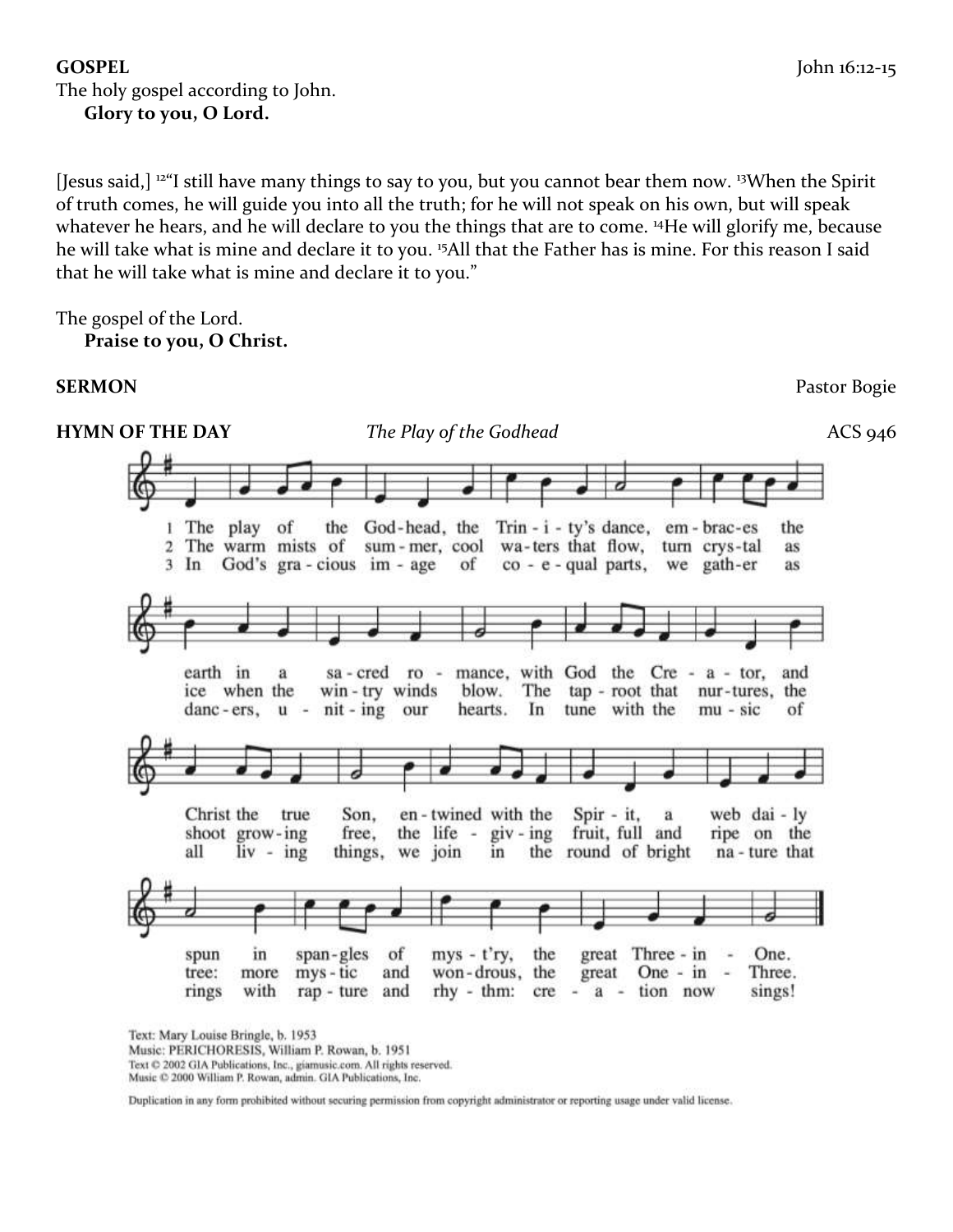#### **APOSTLES' CREED**

**I believe in God, the Father almighty, creator of heaven and earth. I believe in Jesus Christ, God's only Son, our Lord, who was conceived by the Holy Spirit, born of the virgin Mary, suffered under Pontius Pilate, was crucified, died, and was buried; he descended to the dead.\* On the third day he rose again; he ascended into heaven, he is seated at the right hand of the Father, and he will come to judge the living and the dead. I believe in the Holy Spirit, the holy catholic church, the communion of saints, the forgiveness of sins, the resurrection of the body, and the life everlasting. Amen.**

## **PRAYERS OF INTERCESSION**

Set free from captivity to sin and death, we pray to the God of resurrection for the church, people in need, and all of creation.

## *A brief silence.*

United in Christ and guided by the Spirit, we pray for the church, the creation, and all in need. *A brief silence.*

One God, giver of life, you established peace through your Son and gave your church the hope of sharing in your glory. Enliven us by your Spirit to speak and act in love for the sake of the world. God of grace,

#### **hear our prayer.**

Creator of all, you rejoice in creation and have given humankind responsibility for the works of your hands. Instill in everyone your Spirit of care for the earth, especially in areas threatened by ecological devastation (*areas may be named*). God of grace,

#### **hear our prayer.**

Loving Redeemer, you delight in the human race. Move the hearts of world leaders to seek wisdom, speak truth, and care for all endangered by poverty, prejudice, or violence. Further the work of international collaboration and peacemaking. God of grace,

#### **hear our prayer.**

Abiding Comforter, you call out to all who live. Restore severed relationships and protect children who lack trustworthy caregivers. Grant hope to those who are experiencing fear, pain, or grief (*especially*). God of grace,

#### **hear our prayer.**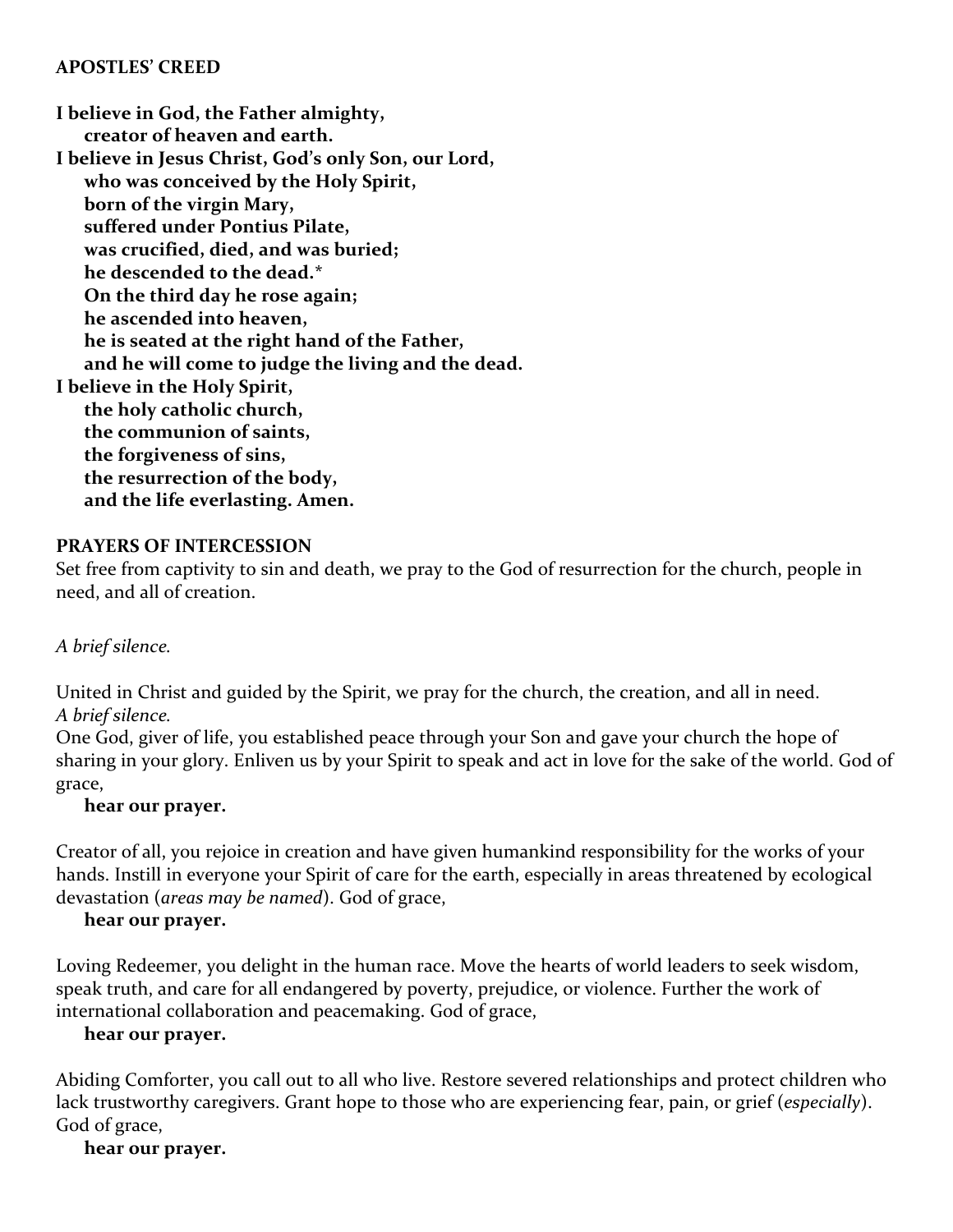Holy Three, you are community and you create community. Build up ministries that support those who are isolated or lonely. Give endurance as we nurture vital relationships in our congregation and beyond. God of grace,

## **hear our prayer.**

*Here other intercessions may be offered.*

Holy God, we remember your saints for their strong faith and witness, even unto death (*especially the Emanuel Nine, whom we commemorate this week*). Console grieving families. Stir up in us the resolve to end the sin of white supremacy and pursue the courageous path of justice. God of grace,

## **hear our prayer.**

Bless our partners in ministry and guide them in their work, especially our ministry to working families through CLM; the Greater Milwaukee Synod of the ELCA; the staff and students of Hadfield and Whittier Elementary schools; our partners in the Meru Diocese, Nazareth and Maroroni Parishes; Congregation Emanu-El; our music ministries, the work of the Amigos, the committees of our church; our pastors and staff, our bishops: Paul & Elizabeth. God, in your mercy,

#### **hear our prayer.**

God of every time and place, in Jesus' name and filled with your Holy Spirit, we entrust these spoken prayers and those in our hearts into your holy keeping.

**Amen.**

## **PEACE**

The peace of Christ be with you always! **And also with you!**



Text: Argentine traditional Music: ARGENTINE SANTO, Argentine traditional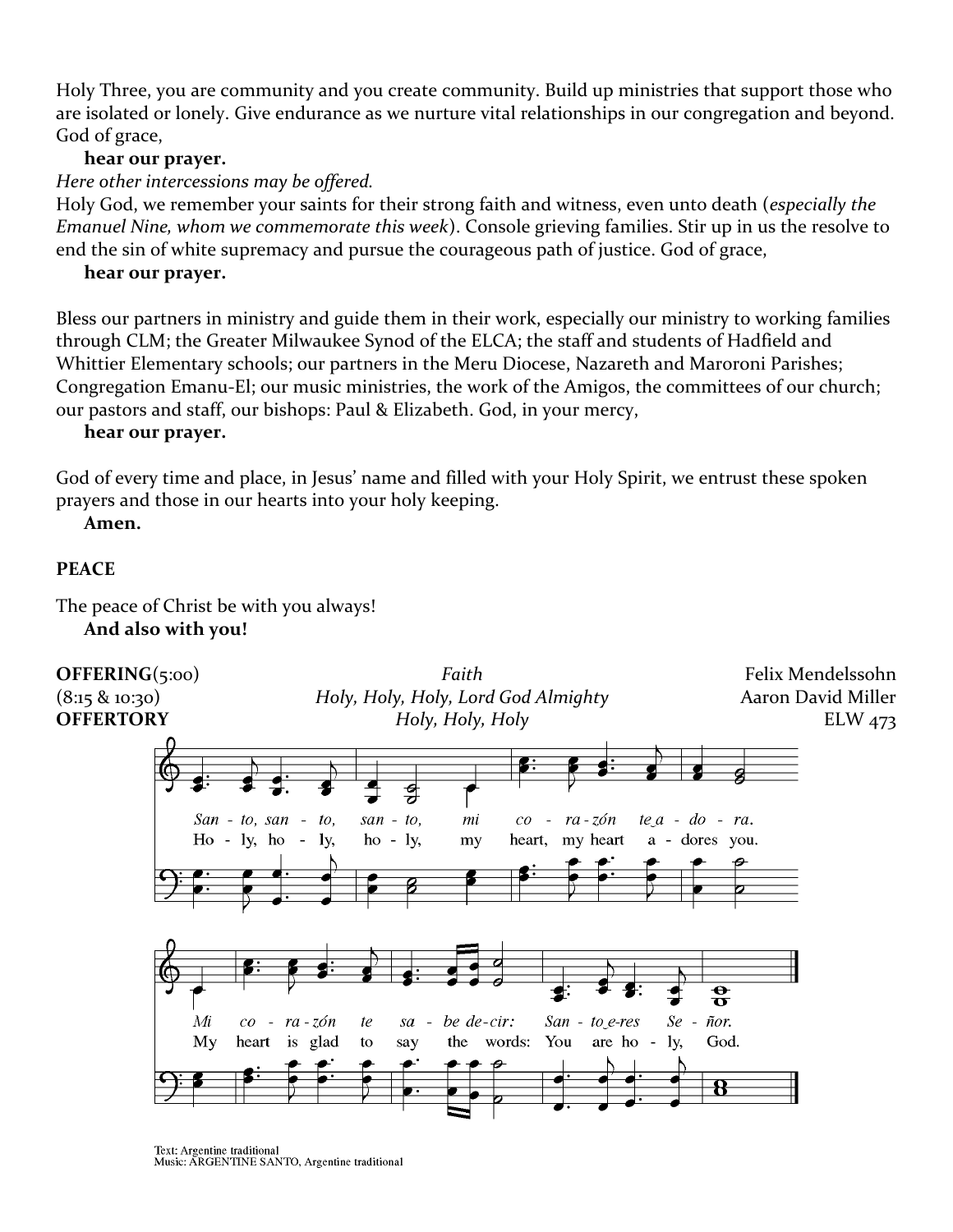# **Offering Prayer**

God of abundance: you have set before us a plentiful harvest. As we feast on your goodness, strengthen us to labor in your field, and equip us to bear fruit for the good of all, in the name of Jesus.

**Amen.**

## **DIALOGUE**

The Lord be with you. **And also with you.** Lift up your hearts. **We lift them to the Lord.** Let us give thanks to the Lord our God. **It is right to give our thanks and praise.**

## **WORDS OF INSTITUTION**

In the night in which he was betrayed, our Lord Jesus took bread, and gave thanks; broke it, and gave it to his disciples, saying: Take and eat; this is my body, given for you. Do this for the remembrance of me.

Again, after supper, he took the cup, gave thanks, and gave it for all to drink, saying: This cup is the new covenant in my blood, shed for you and for all people for the forgiveness of sin. Do this for the remembrance of me.

#### **LORD'S PRAYER**

**Our Father, who art in heaven, hallowed be thy name, thy kingdom come, thy will be done, on earth as it is in heaven. Give us this day our daily bread; and forgive us our trespasses, as we forgive those who trespass against us; and lead us not into temptation, but deliver us from evil. For thine is the kingdom, and the power, and the glory, forever and ever. Amen.**

## **COMMUNION**

*All who are baptized are welcome to receive Holy Communion, regardless of church affiliation. Come and receive our crucified and resurrected Lord in the bread and wine of this meal. Grape juice and individually wrapped gluten-free wafers are available from the server by request.*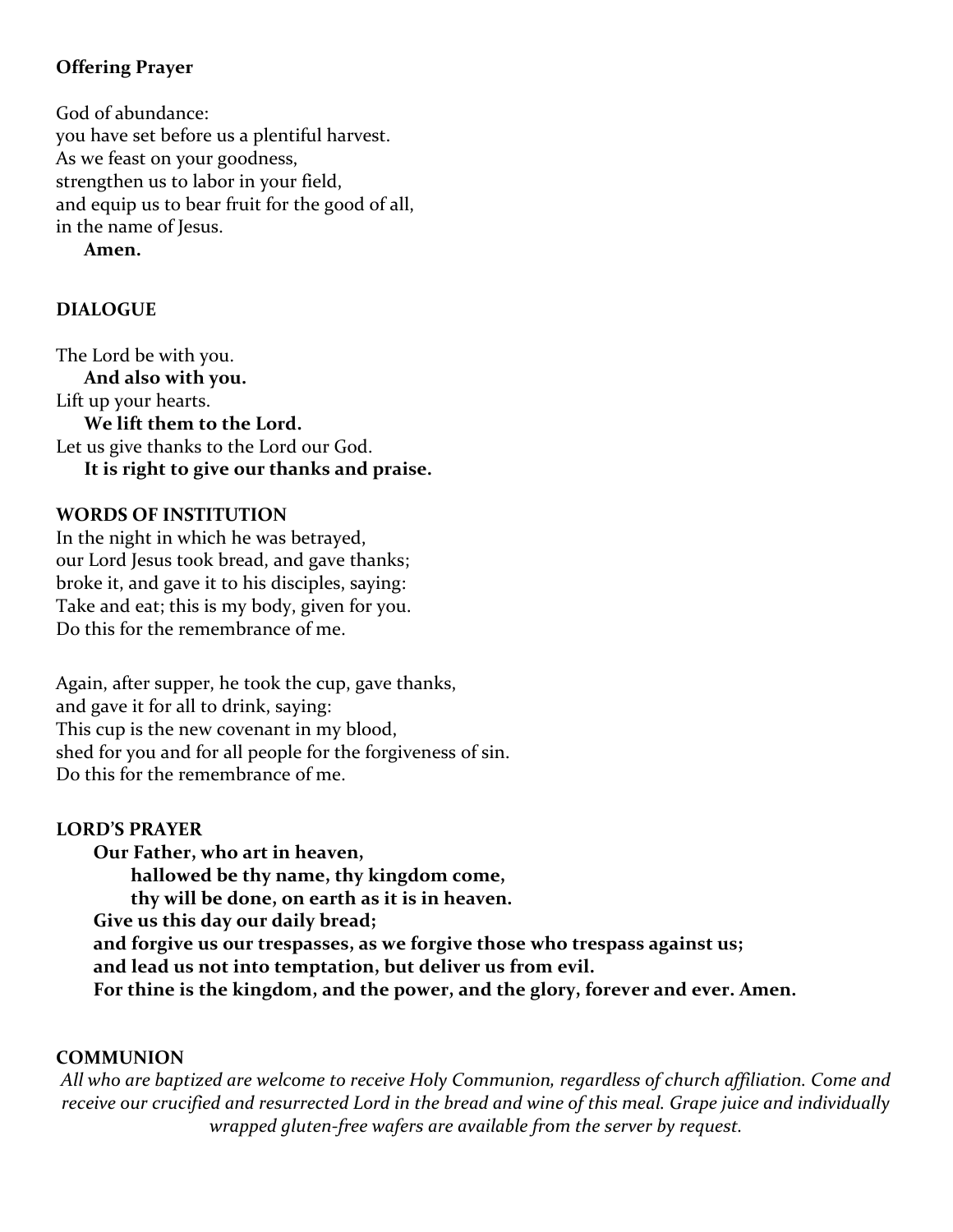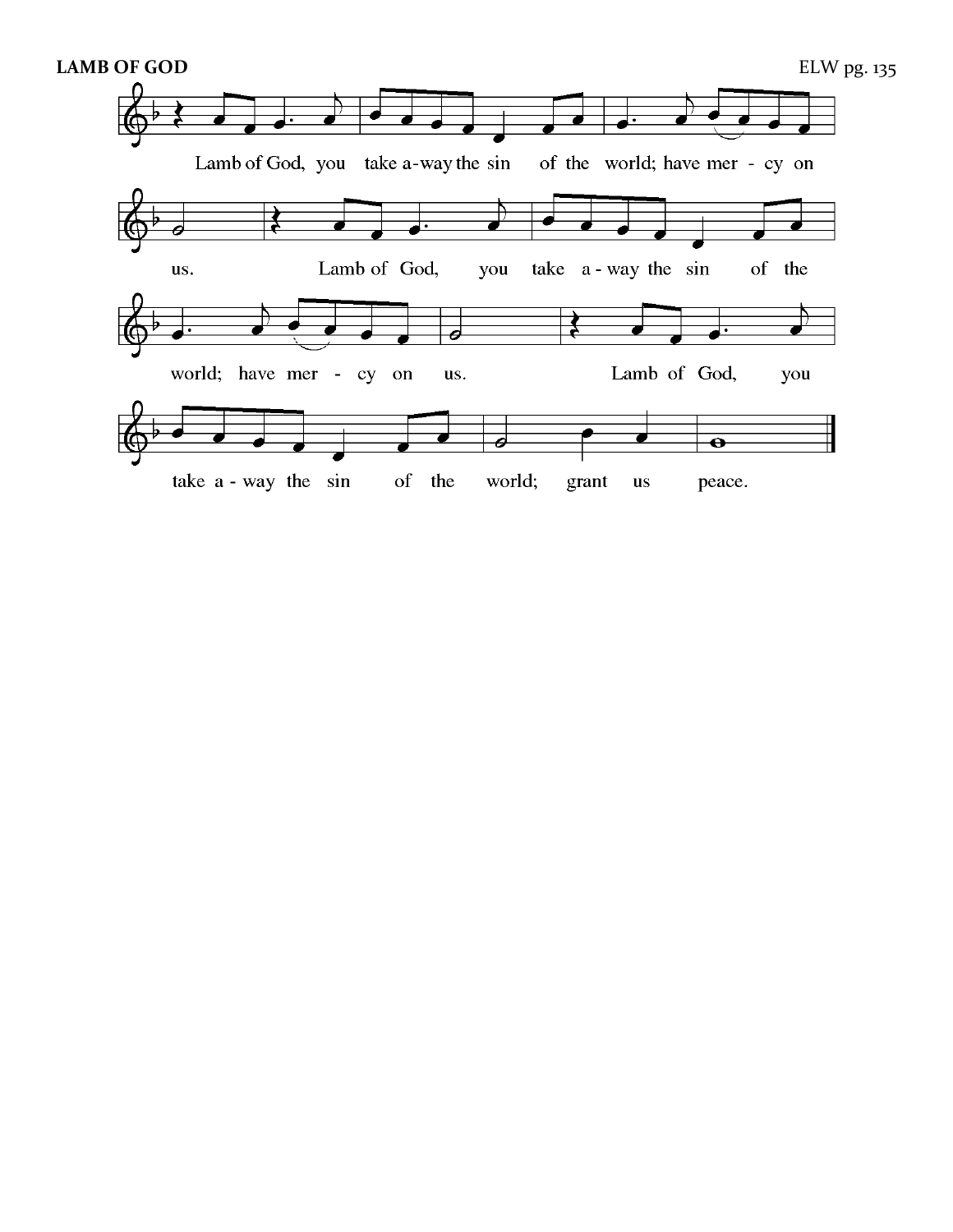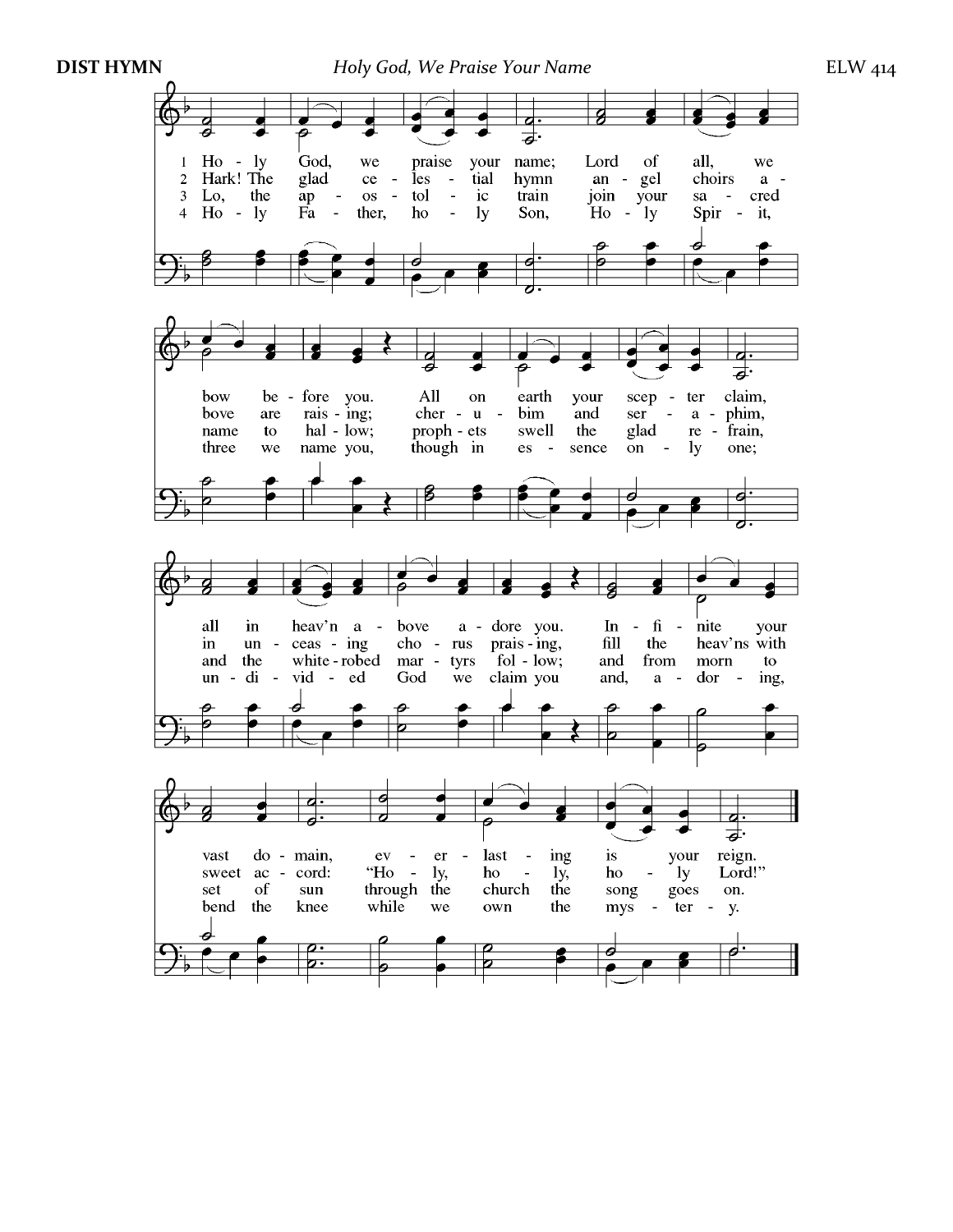

Text: Richard Leach, b. 1953 Music: KINGSFOLD, English folk tune Text © 2001 Selah Publishing Co., Inc. www.selahpub.com. All rights reserved. Used by permission.

Duplication in any form prohibited without permission or valid license from copyright administrator.

#### **TABLE BLESSING**

May the body and blood of our Lord Jesus Christ strengthen you and keep you in His grace.

#### **PRAYER AFTER COMMUNION**

Life-giving God, through this meal you have bandaged our wounds and fed us with your mercy. Now send us forth to live for others, both friend and stranger, that all may come to know your love. This we pray in the name of Jesus. **Amen.**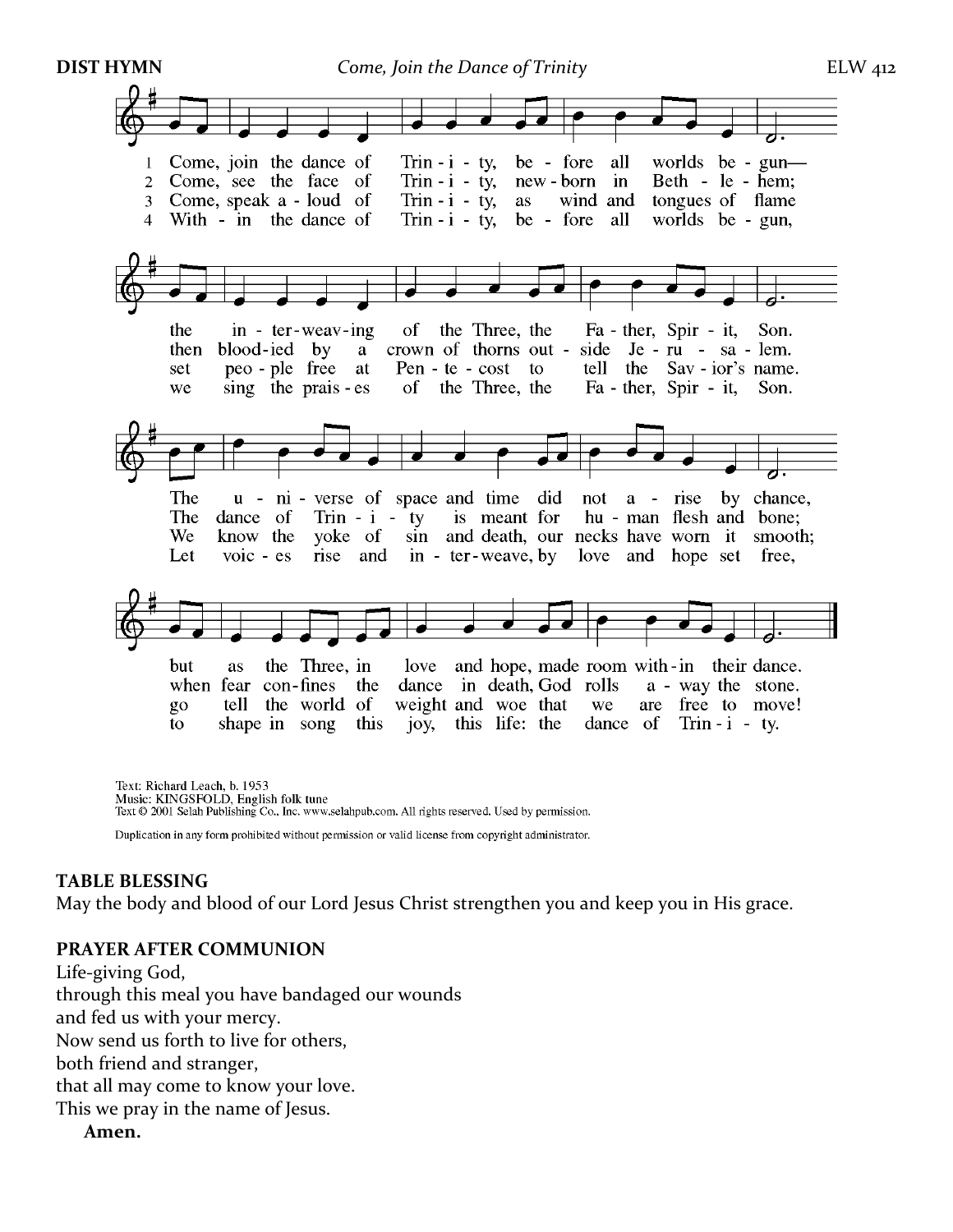# **BLESSING**

The God of peace, Father,  $\pm$  Son, and Holy Spirit, bless you, comfort you, and show you the path of life this day and always.

**Amen.**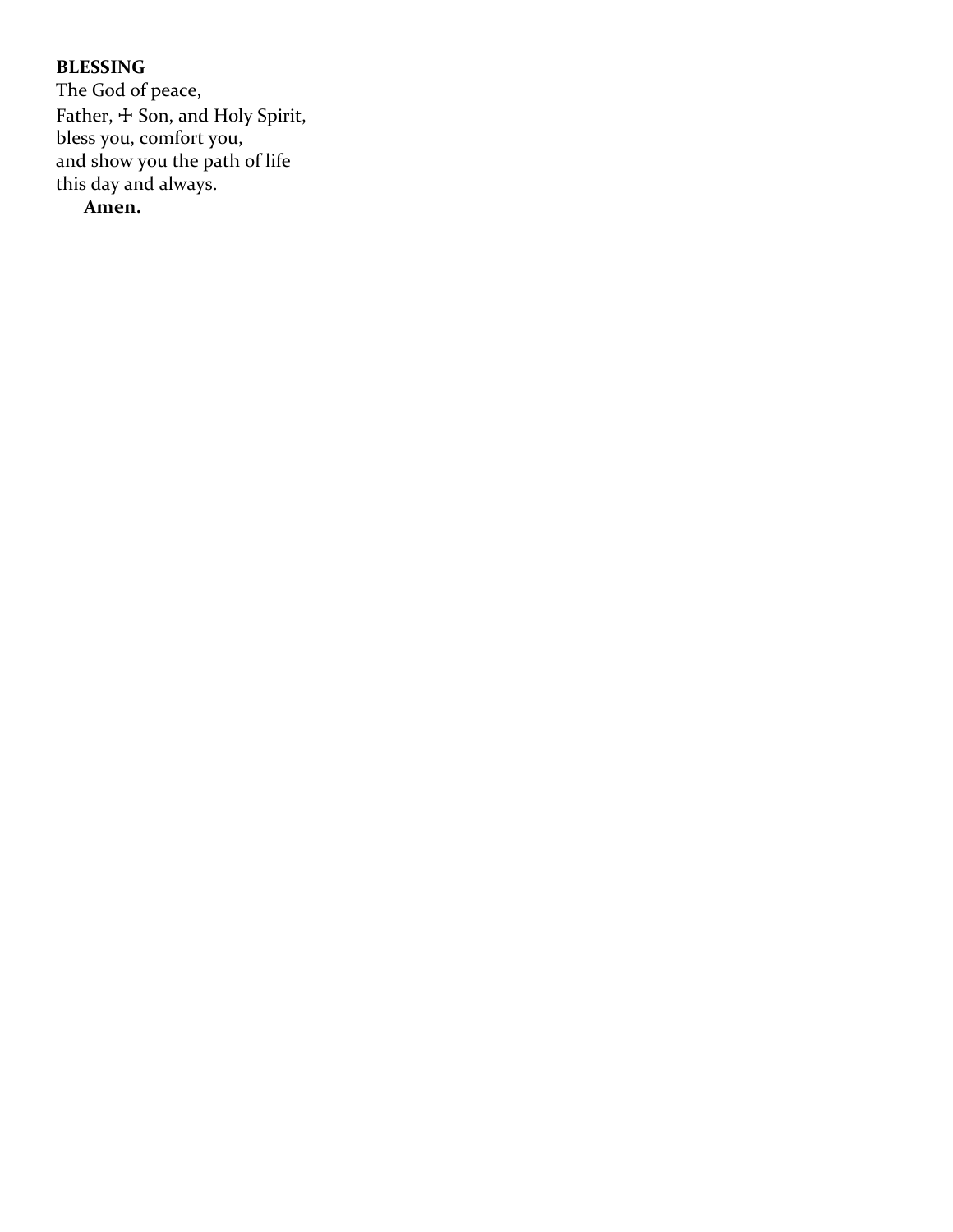